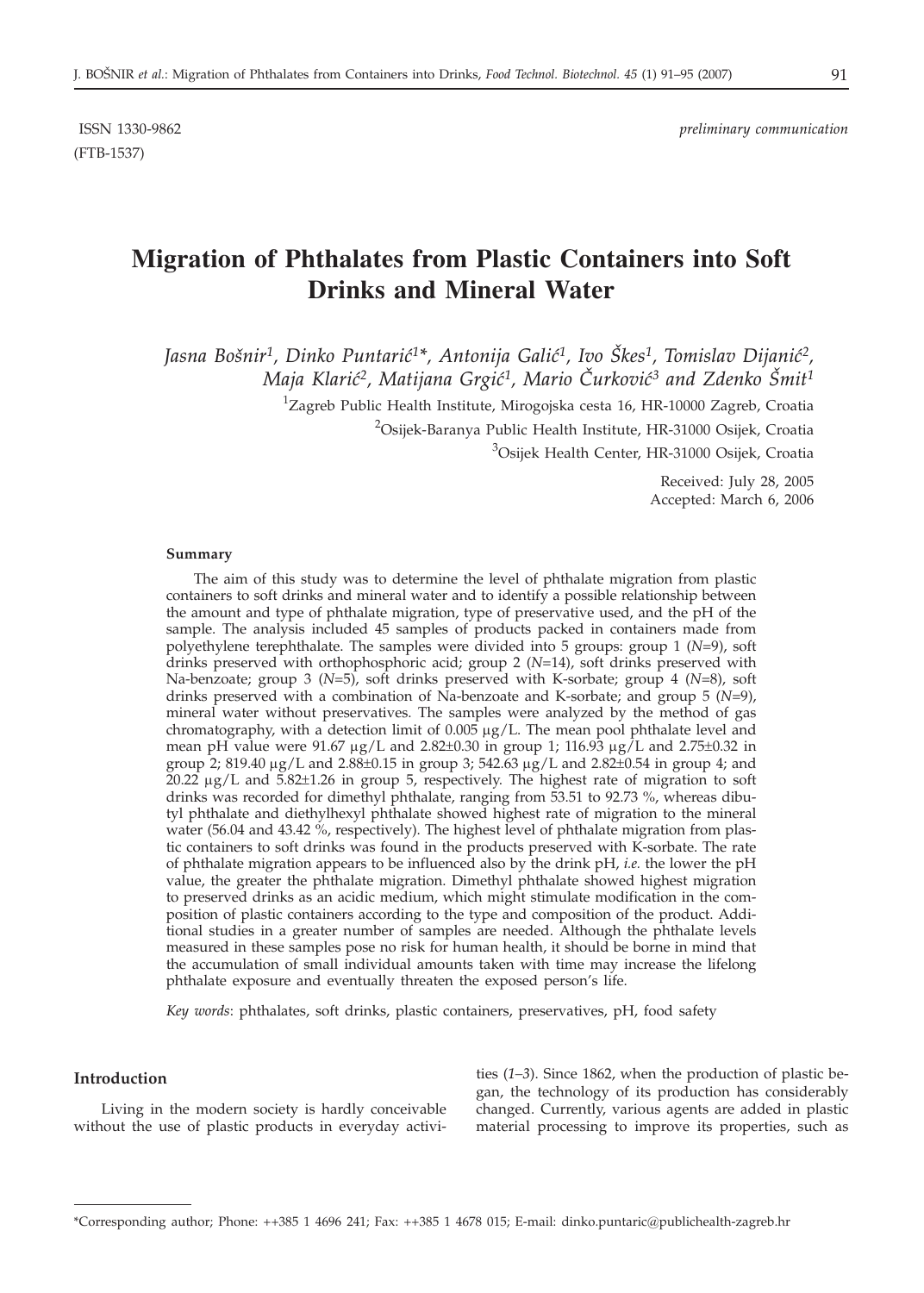softeners, plasticizers, fillings, stabilizers, and pigments. For several decades now, phthalic acid esters, phthalates, have been the most widely used plasticizers, with diethylhexyl phthalate (DEHP) accounting for 50 % of this utilization. The production of phthalates in the world has grown to 3.5 million tonnes per year (*4*). The proportion of phthalates in a plastic material may amount to up to 45 % of its mass, depending on the type and purpose of the product (*1,2,5,6*).

The use of plastic containers has been on a constant increase in all fields of human activities, resulting in the portion of plastics in total solid waste growing at a rate of 1 % per year. Plastic solid waste, especially that from plastic food containers, poses a great problem due to both its volume and relative nonbiodegradability (*1,2,6–8*). Recent studies have shown that plastic disposed of as solid waste and exposed to weather conditions (sun, rain, snow, *etc*.) undergoes degradation, although at a very slow rate, whereby plasticizers, primarily phthalates, which are most widely used to achieve the desired elasticity and softness of plastic materials, are released from the plastic. The phthalates thus released migrate to the underground layers and waterflows, and from there to the waters intended for human use (*1,9,10*). The problem of plastic disposal is additionally burdened by the fact that other hazardous compounds such as dioxins (dibenzodioxins and dibenzofurans) are produced by inappropriate burning of plastic materials (*7,11*).

The interest of both professional circles and the public in the phthalate issue has recently been aroused by the latest research demonstrating adverse effects of phthalates in experimental animals, and a variable response of human and animal hepatocytes to the action of phthalates (*12–17*). These studies revealed numerous adverse effects of phthalates in experimental animals, from those tentatively less harmful, such as body mass loss and slight lifespan reduction in exposed animals (*18,19*), to the extremely hazardous effects, *e.g.* spontaneous abortion, stillbirth, low birth mass of the offspring, along with toxic, carcinogenic, mutagenic and teratogenic effects of phthalates, all these correlating directly with the amount and length of phthalate exposure (*14,17,20,21*). In addition, phthalates found in the environment have been observed to mimic estrogens, thus eliciting adverse effects on the male sex glands in experimental animals (*15,22,23*).

There are two opposite opinions on the potential harmful effects of phthalates on human health. Those advocating reduction (in type and number) in the use of plastic materials find grounds for their standpoint in the World Health Organization's (WHO) conclusions and recommendations, stating that phthalate exposure implies a risk for human health (*4,24–29*). The others believe that the human health risk associated with phthalate exposure is negligible, stating that even in humans with highest phthalate exposure the level of this exposure is several dozen or several hundred times lower than that in experimental animals, it is generally only occasional and gradual, and received over a long period of time, sometimes over decades (*18,19*).

In Croatia, not all issues related to the use of phthalates in daily life have been regulated by legal acts. Only the total amount of phthalates in plastic materials has been defined and it should not exceed 35 %, irrespective of the purpose of the product, length of usage, and user's age (*30*).

The aim of the present study is to assess the rate of phthalate migration from plastic containers to soft drinks and mineral water and the influence of the pH of the sample and type of preservative used in the product manufacture on it.

#### **Material and Methods**

A total of 45 samples of different soft drinks and mineral water packed in plastic were sent to the Department of Ecology, Division of Food and Common Goods Chemical Testing, Zagreb Public Health Institute, Zagreb. Plastic containers were made of standard, widely used polyethylene terephthalate (PET), the composition of which was determined using infrared (IR) spectrometer. Raw materials for soft drinks and final products (both soft drinks and mineral water) are under obligatory and continuous public health validity control, which excludes possible contamination with phthalates. The samples were divided into 5 groups as follows: group 1 (*N*=9), soft drinks preserved with orthophosphoric acid; group 2 (*N*=14), soft drinks preserved with Na-benzoate; group 3 (*N*=5), soft drinks preserved with K-sorbate; group 4 (*N*=8), soft drinks preserved with a combination of Na-benzoate and K-sorbate; and group 5 (*N*=9), mineral water without preservatives. Total level of phthalate migration, and invididual levels of dimethyl phthalate (DMP), diethyl phthalate (DEP), dibutyl phthalate (DBP), benzylbutyl phthalate (BBP), diethylhexyl phthalate (DEHP) and dioctyl phthalate (DOP) were determined.

The samples were randomly collected during routine sanitary inspection for food and common goods safety. Samples were stored at room temperature (22 °C). The level of phthalate migration was measured 30 days from the date of the product manufacture and packing in plastic containers.

The samples were analyzed by gas chromatography with a specific electron capture detector (ECD) on a Perkin Elmer AutoSystem (Norwalk, USA). Detection limit in standard conditions ranged from  $0.005 \mu g/L$  for BBP to  $0.040 \mu g/L$  for DOP. The samples were extracted by using dichloromethane. Blank sample was prepared as follows: the model solution (distilled water) was put in a glass container and left there for 30 days. After that, the whole procedure of the sample preparation was made in the same way as for studying samples. The measured level of phthalates in blank sample was below the detection limit. The value of pH was measured in all samples.

#### **Results**

The mean pool phthalate level and mean pH value were  $91.67 \mu g/L$  and  $2.82 \pm 0.30$  in group 1; 116.93  $\mu g/L$ and  $2.75\pm0.32$  in group 2; 819.40  $\mu$ g/L and  $2.88\pm0.15$  in group 3; 542.63  $\mu$ g/L and 2.82 $\pm$ 0.54 in group 4; and 20.22  $\mu$ g/L and 5.82 $\pm$ 1.26 in group 5 (Table 1).

The highest rate of migration to soft drinks was recorded for DMP, ranging from 53.51 % (accounting for 62.57 of 116.93  $\mu$ g/L) in group 2 to as high as 92.7 % in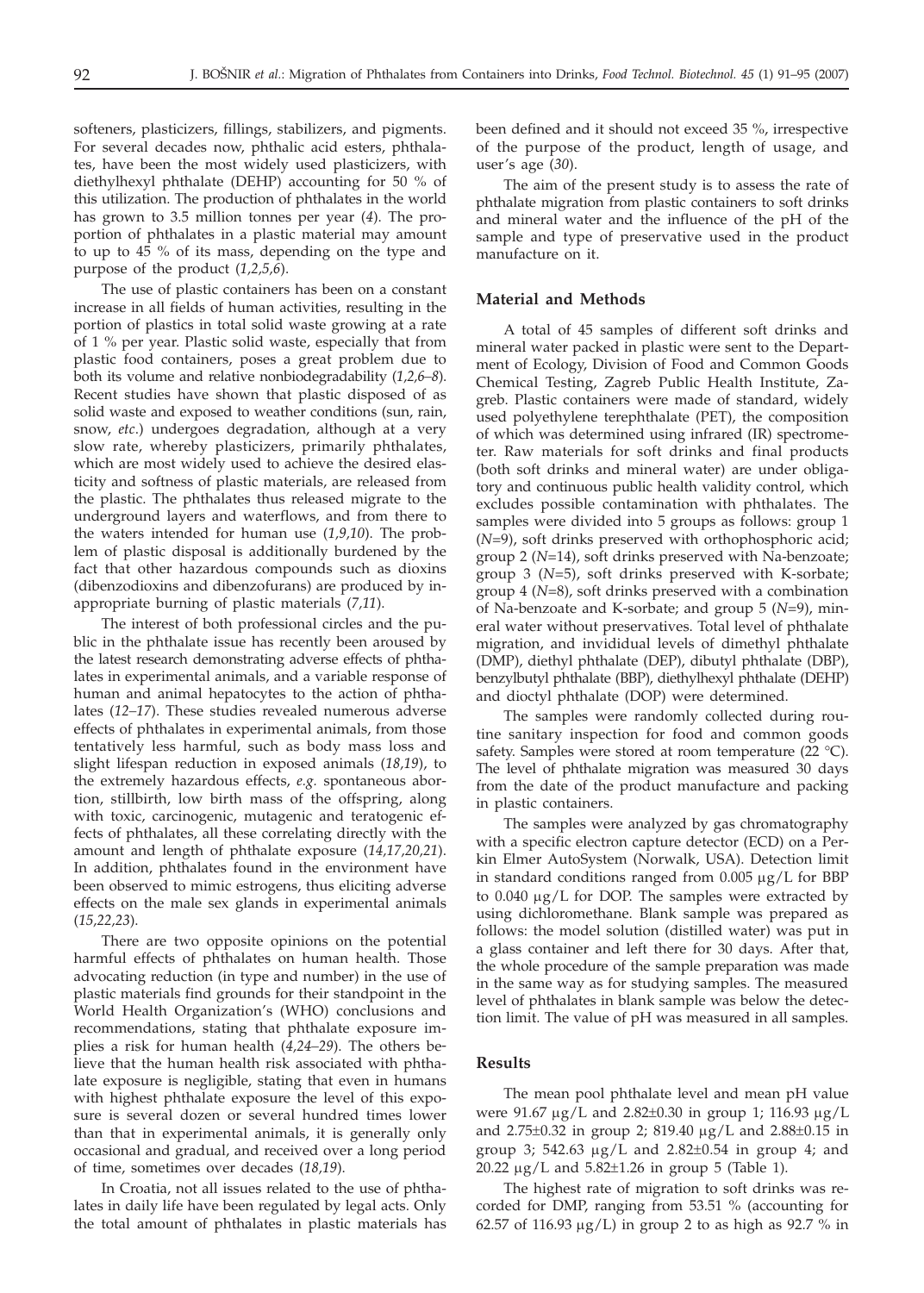| Sample group                                                  | $N^*$       | pH                 |                    | Phthalate migration, mean individual and pool levels |                     |                |                     |                    |                     |                     | Statistical                   |
|---------------------------------------------------------------|-------------|--------------------|--------------------|------------------------------------------------------|---------------------|----------------|---------------------|--------------------|---------------------|---------------------|-------------------------------|
|                                                               |             |                    |                    | <b>DMP</b>                                           | <b>DBP</b>          | <b>DOP</b>     | <b>DEP</b>          | <b>BBP</b>         | <b>DEHP</b>         | Total**             | analysis <sup>a</sup><br>(31) |
| Soft drinks<br>preserved with<br>orthophosphoric<br>acid      | 9           | 2.82<br>$\pm 0.30$ | Min                | 17                                                   | $\Omega$            | $\Omega$       | $\Omega$            | $\theta$           | $\Omega$            | 18                  | $\chi^2$ =27.401<br>p<0.001   |
|                                                               |             |                    | Max                | 166                                                  | 60                  | $\theta$       | 10                  | $\theta$           | 136                 | 184                 |                               |
|                                                               |             |                    | Mean<br>$\pm$ S.D. | 60.56<br>$(66.1\%)$                                  | 12.89<br>$(14.0\%)$ | $\overline{0}$ | 1.11<br>$(1.2\%)$   | $\Omega$           | 17.11<br>$(18.7\%)$ | 91.67<br>$(100\%)$  |                               |
| Soft drinks<br>preserved with<br>Na-benzoate                  | 14          | 2.75<br>$\pm 0.32$ | Min                | $\overline{0}$                                       | $\Omega$            | $\Omega$       | $\Omega$            | $\overline{0}$     | $\Omega$            | $\Omega$            | $\chi^2$ =24.441<br>p<0.001   |
|                                                               |             |                    | Max                | 233                                                  | 133                 | $\theta$       | 200                 | $\mathbf{0}$       | 80                  | 533                 |                               |
|                                                               |             |                    | Mean<br>$\pm$ S.D. | 62.57<br>$(53.5\%)$                                  | 21.29<br>$(18.2\%)$ | $\Omega$       | 17.14<br>$(14.7\%)$ | $\mathbf{0}$       | 15.93<br>$(13.6\%)$ | 116.93<br>$(100\%)$ |                               |
| Soft drinks<br>preserved with<br>K-sorbate                    | 5           | 2.88<br>$\pm 0.15$ | Min                | $\Omega$                                             | $\Omega$            | $\Omega$       | $\Omega$            | $\Omega$           | 18                  | 48                  | $\chi^2$ =11.714<br>$p=0.020$ |
|                                                               |             |                    | Max                | 3000                                                 | 25                  | $\theta$       | 30                  | 27                 | 60                  | 3040                |                               |
|                                                               |             |                    | Mean<br>$\pm$ S.D. | 759.80<br>$(92.7\%)$                                 | 9.00<br>$(1.1\%)$   | $\theta$       | 8.60<br>$(1.0\%)$   | 5.40<br>$(0.7\% )$ | 36.60<br>$(4.5\%)$  | 819.40<br>$(100\%)$ |                               |
| Soft drinks<br>preserved with<br>Na-benzoate<br>and K-sorbate | 8           | 2.82<br>$\pm 0.54$ | Min                | 18                                                   | $\Omega$            | $\Omega$       | $\Omega$            | $\Omega$           | $\Omega$            | 37                  | $\chi^2$ =28.964<br>p<0.001   |
|                                                               |             |                    | Max                | 2666                                                 | 130                 | $\mathbf{0}$   | $\mathbf{0}$        | $\mathbf{0}$       | 50                  | 2691                |                               |
|                                                               |             |                    | Mean<br>$\pm$ S.D. | 500.88<br>$(92.3\%)$                                 | 26.75<br>$(4.9\%)$  | $\mathbf{0}$   | $\theta$            | $\mathbf{0}$       | 15.00<br>$(2.8\%)$  | 542.63<br>$(100\%)$ |                               |
| Mineral water<br>without<br>preservative                      | $\mathbf Q$ | 5.82<br>±1.26      | Min                | $\mathbf{0}$                                         | $\Omega$            | $\Omega$       | $\Omega$            | $\mathbf{0}$       | $\theta$            | $\Omega$            |                               |
|                                                               |             |                    | Max                | $\mathbf{0}$                                         | 50                  | $\theta$       | 1                   | $\mathbf{0}$       | 50                  | 63                  |                               |
|                                                               |             |                    | Mean<br>$\pm$ S.D. | $\boldsymbol{0}$                                     | 11.33<br>(56.0 %)   | $\theta$       | 0.11<br>$(0.6\%)$   | $\Omega$           | 8.78<br>$(43.4\% )$ | 20.22<br>$(100\%)$  |                               |

Table 1. Individual and pooled mean levels of phthalate migration to soft drinks and mineral water (µg/L), according to type of preservative and pH of the drink

\**N* is number of samples in each group. All analyzed samples were »positive«. There was not a single sample without migration of phthalates, but final result for each group is pooled mean level of measured phthalate

\*\*Total is sum of all single phthalates which migrated from plastic containers to soft drinks and mineral water a Kruskal-Wallis test

group 3 and 92.3 % in group 4 (accounting for 759.80 of 819.40  $\mu$ g/L, and 500.88 of 542.63  $\mu$ g/L, respectively), whereas all other phthalates were recorded at much lower levels. The difference in DMP migration *vs.* the migration of other phthalates (DBP, DEP, BBP and DEHP) was statistically significant ( $\chi^2$ =27.401, p<0.001;  $\chi^2$ =24.441, p<0.001;  $\chi^2$ =11.714, p<0.020; and  $\chi^2$ =28.964, p<0.001, respectively).

DBP showed highest level of migration into mineral water (accounting for 11.33 of 20.22  $\mu$ g/L; 56.0 %), followed by DEHP (accounting for 8.78 of 20.22  $\mu$ g/L; 43.4 %). There was neither DMP migration to mineral water nor DOP migration to any of the five product groups, whereas a very low level of BBP was detected only in group 3 drinks.

### **Discussion**

The results of the study showed the levels of phthalate migration from plastic containers to soft drinks to be several fold (5 to 40 times) higher than those recorded in mineral water packed in identical containers. One of the possible reasons for this may lie in great pH differences between the samples, which was below 3 in all soft drinks and above 5 in all mineral water samples on average. This finding may point to the stimulating effect of an acidic medium on phthalate migration from plastic containers.

Depending on the type of preservative used in product manufacture, the highest phthalate levels were measured in soft drinks with K-sorbate used as preservative  $(819.40 \,\mu\text{g/L})$ , followed by 1.5 times lower levels in drinks preserved with a combination of N-benzoate and K-sorbate (542.63  $\mu$ g/L), 7 times lower levels in drinks preserved with Na-benzoate (116.93  $\mu$ g/L), and 9 times lower levels in drinks preserved with orthophosphoric acid (91.67  $\mu$ g/L). The phthalate level recorded in mineral water samples free from preservatives was as low as  $20.22 \mu g/L$ ).

The results indicated K-sorbate as a preservative in combination with an acidic medium to favour the migration of phthalates from plastic containers into the drinks. A significant level of phthalate migration was also recorded in the same medium with K-sorbate and Na-benzoate used as preservatives. However, as the level of phthalate migration was several times lower with the use of Na-benzoate alone, this preservative appears to be less aggressive in terms of phthalate migration from plastic containers, yet with a note that all this applies to a medium of pH<3.

Irrespective of the preservative used, the highest level of phthalate migration from plastic containers into drinks was recorded for DMP, ranging from 53.5 % in group 2 to as high as 92.7 and 92.3 % in groups 3 and 4, respectively, whereas all other phthalates were measured in levels lower than 19 % (Table 1). The difference in the level of migration between DMP and other phthalates (DBP, DEP, BBP and DEHP) in each of the four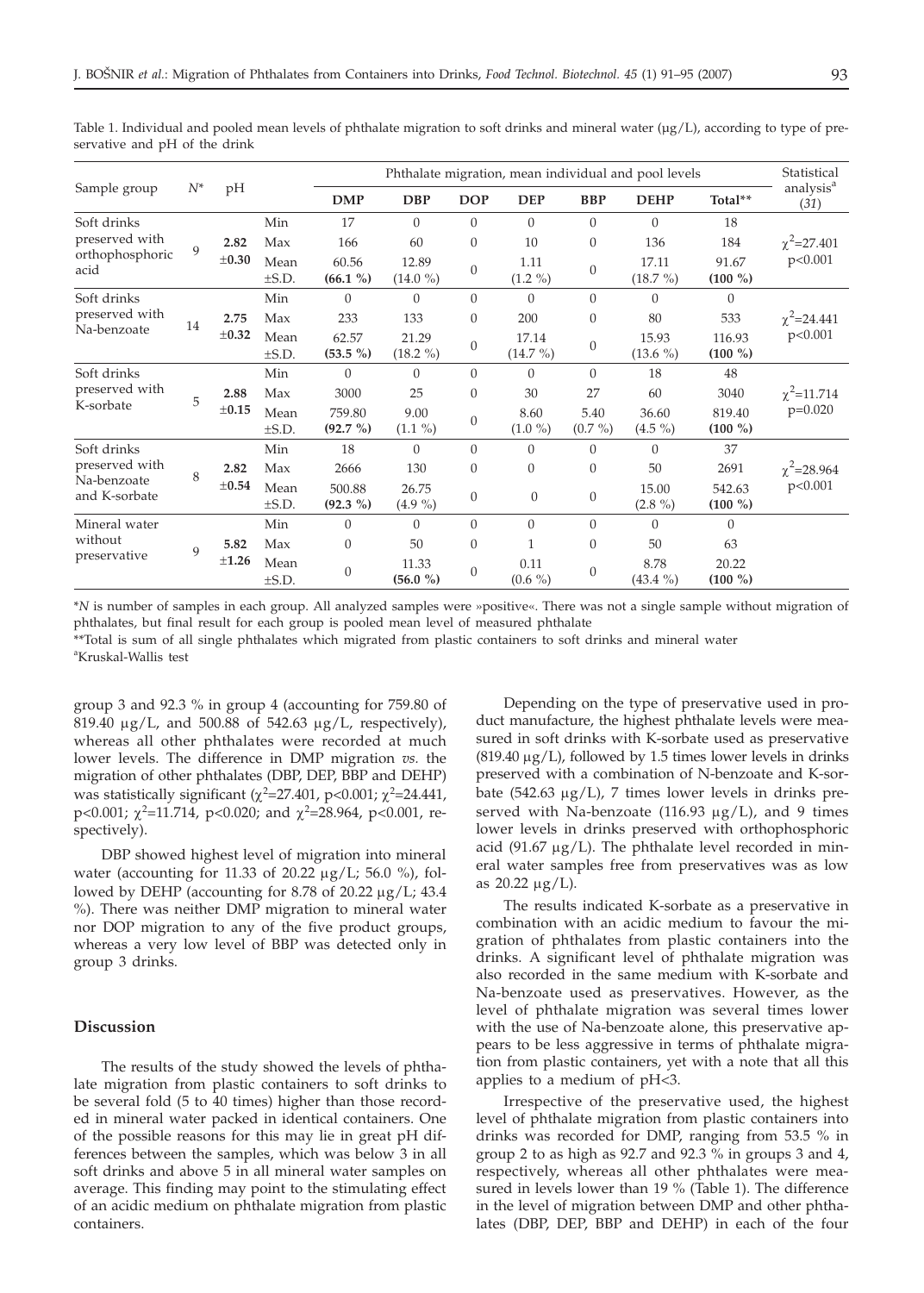study groups of soft drinks of comparable pH, manufactured with the use of different preservatives, was statistically significant at p<0.05 (Table 1).

In the group of mineral water samples, the highest level of migration was recorded for DBP (56.0 %), followed by DEHP (43.4 %). There was no DMP migration from plastic containers to mineral water.

The results obtained in the present study may prove useful in designing the composition of plastic containers for particular types of drinks. On planning the composition of plastic containers for low pH drinks (in this case soft drinks), care should be taken to eliminate or at least to reduce the level of DMP, which is readily dissolved in the given conditions. On the other hand, plastic containers without or with a low content of DBP and DEHP should be designed for mineral water.

Man is exposed to phthalates from a variety of sources throughout his life. The presence of phthalates has been proved in baby formulae, dietary and normal foods (*3,32,33*). Furthermore, phthalate leaching from toys under the influence of saliva (due to keeping toys in the mouth) has been reported (*6,34*). Phthalates are found in house dust (*4*), and in tablet and capsule sheaths, thus being taken into the body (*29*). Since phthalates are used as softeners in various plastic medicinal products, their effect on individuals during prolonged intensive care has been emphasized (*29,30,32–36*). Phthalates have also been found in the atmosphere (*37,38*), various drinks (as well as in bottle caps) (*39,40*), water surfaces (sea, rivers, lakes) (*41–43*), and in underground and drinking water (*11*). Occupational exposure to phthalates, *e.g.* in the manufacture of phthalates and plastic materials, should also be taken into consideration (*18,44–46*).

The possible harmful effects of phthalates on human health have not yet been definitely demonstrated. Individuals working in the manufacture of phthalates or plastic products, where phthalates are used as plasticizers, report headache and minor neurovegetative discomforts in the form of excessive perspiration and sleep disorders (*9,44–46*). Studies showed no overt adverse effects of phthalates on human cell cultures *in vitro* (*17*).

The results obtained in the present study and literature data point to a conclusion that the total level of phthalates accumulated in a lifetime may reach high values. Not all issues related to daily use of phthalates have been regulated by the Croatian legislation. Only the total allowed level of phthalates in plastic common goods has been legally regulated to a maximum of 35 % (*30*), however, the purpose, length of usage, and the age of potential users have not been specified.

## **Conclusions**

Considering the ever growing use of plastic containers for ever greater number and kinds of drinks, including soft drinks as well as alcoholic beverages such as beer, wine and spirits, the present study may serve as a basis in search for the most acceptable composition of particular plastic containers, and provide grounds for additional studies of human exposure to phthalates through the intake of various drinks packed in plastic containers. Along with drink pH and type of preservative used in

the production of drinks, future studies should also include other potential factors and circumstances that may influence phthalate migration from plastic containers, such as the level and type of alcohol, and chemical composition of particular drinks (*e.g.* Coca-Cola® *vs.* fruit juice).

#### **References**

- *1.* Di-*n*-Butyl Phthalate. In: *Environmental Health Criteria, Vol. 189*, World Health Organization International Programme on Chemical Safety, WHO, Geneva, Switzerland (1997).
- *2.* D.N. Brooke, S. Dobson, P.D. Howe, J.R. Nielsen, Environmental hazard assessment: Di-(2-ethylhexyl) phthalate, Report TSD/2, United Kingdom Department of the Environment, Toxic Substances Division, London, UK (1991).
- *3.* J.H. Peterson, T. Breindahl, Plasticizers in total diet samples, baby food and infant formulae, *Food Addit. Contam. 17* (2000) 133–141.
- *4.* C.G. Bornehag, J. Sundell, C.J. Weschler, T. Sigsgaord, B. Lundgren, M. Hasselgren, L. Hagerhed-Engman, The association between asthma and allergic symptoms in children and phthalates in house dust: A nested case-control study, *Environ. Health Perspect. 112* (2004) 1393–1397.
- *5.* D.B. Peakall, Phthalate esters: Occurrence and biological effects, *Residue Rev. 54* (1975) 1–41.
- *6.* K. Bouma, D.J. Schakel, Migration of phthalates from PVC toys into saliva simulant by dynamic extraction, *Food Addit. Contam. 19* (2002) 602–610.
- 7. D. Puntarić, Z. Šmit, J.Bošnir, Small countries and the dioxin scandal: How to control imported food?, *Croat. Med. J. 41* (2000) 150–153.
- *8.* A. Ozaki, Y. Yamaguchi, A. Okamoto, N. Kawai, Determination of alkyl phenols, bisphenol A, benzophenone and phthalates in containers of baby food, and migration into food stimulants, *Shokuhin Eiseigaku Zasshi, 43* (2002) 260– 266 (in Japanese).
- *9.* J. Autian, Toxicity and health threats of phthalate esters: Review of the literature, *Environ. Health Perspect. 4* (1973) 3–26.
- *10.* W.M. Kluwe, Overview of phthalate ester pharmacokinetics in mammalian species, *Environ. Health Perspect. 45* (1982) 3–9.
- 11. M. Mihovec-Grdić, Z. Šmit, D. Puntarić, J. Bošnir, Phthalates in underground waters of the Zagreb area, *Croat. Med. J. 43* (2002) 493–497.
- *12.* A. Thuren, P. Woin, Effects of phthalate esters on the locomotor activity of the freshwater amphipod *Gammarus pulex*, *Bull. Environ. Contam. Toxicol*. *46* (1991) 159–166.
- *13.* P.W. Albro, R.E. Chapin, J.T. Corbett, J. Schroeder, J.L. Phelps, Mono-2-ethylhexyl phthalate, a metabolite of di- -(2-ethylhexyl) phthalate, casually linked to testicular atrophy in rats, *Toxicol. Appl. Pharmacol. 100* (1989) 193–200.
- *14.* H.B. Jones, D.A. Garside, R. Liu, J.C. Roberts, The influence of phthalate esters on Leydig cell structure and function *in vitro* and *in vivo*, *Exp. Mol. Pathol*. *58* (1993) 179– 193.
- *15.* R.N. Wine, N.H. Li, L.H. Barnes, D.K. Gulaty, R.E. Chapin, Reproductive toxicity of di-*n*-butyl phthalate in a continuous breeding protocol in Spraque-Dawley rats, *Environ. Health Perspect. 105* (1997) 102–107.
- *16.* F.A. Arcadi, C. Costa, C. Imperatore, A. Marchese, A. Rapisarda, M. Salemi, G.R. Trimarchi, G. Costa*,* Oral toxicity of bis(2-ethylhexyl) phthalate during pregnancy and suckling in the Long-Evans rat, *Food Chem. Toxicol. 36* (1998) 963–970.